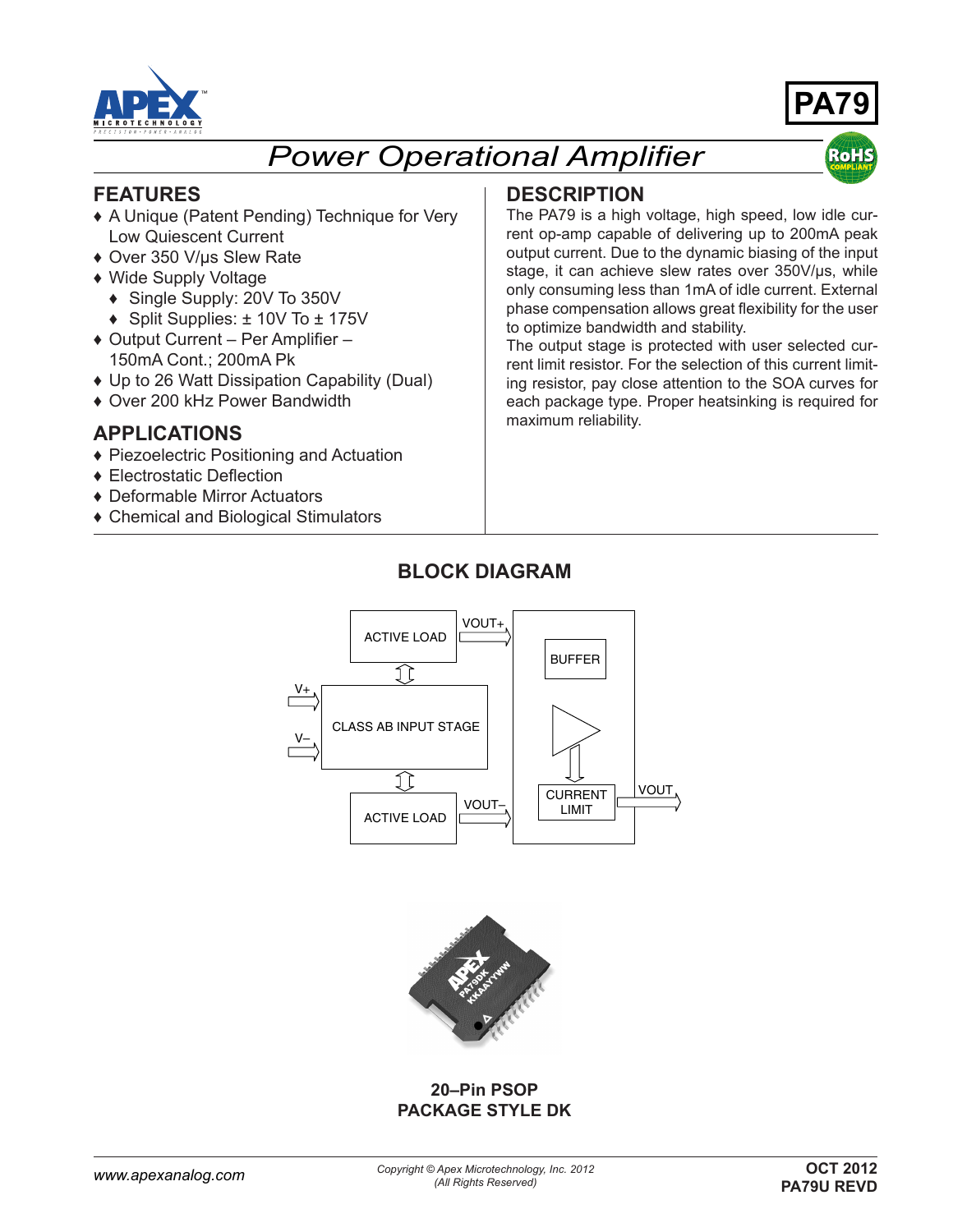

## **CHARACTERISTICS AND SPECIFICATIONS**

## **ABSOLUTE MAXIMUM RATINGS**

| <b>Parameter</b>                         | Symbol | Min          | <b>Max</b>   | <b>Units</b> |
|------------------------------------------|--------|--------------|--------------|--------------|
| SUPPLY VOLTAGE, $+V_s$ to $-V_s$         |        |              | 350          | V            |
| OUTPUT CURRENT, peak (200ms), within SOA |        |              | 200          | mA           |
| POWER DISSIPATION, internal, DC Single   |        |              | 14           | W            |
| POWER DISSIPATION, internal, DC Dual     |        |              | 26           | W            |
| INPUT VOLTAGE, differential              |        | $-15$        | 15           | V            |
| INPUT VOLTAGE, common mode               |        | $-V_{\rm s}$ | $+V_{\rm c}$ | V            |
| TEMPERATURE, junction<br>(Note 2)        |        |              | 150          | $^{\circ}C$  |
| TEMPERATURE RANGE, storage               |        | $-55$        | 125          | $^{\circ}C$  |
| OPERATING TEMPERATURE, case              |        | $-40$        | 125          | $^{\circ}C$  |

### **SPECIFICATIONS**

| <b>Parameter</b>                     | <b>Test Conditions</b>              | Min   | <b>Typ</b>          | <b>Max</b>         | <b>Units</b>   |  |
|--------------------------------------|-------------------------------------|-------|---------------------|--------------------|----------------|--|
| <b>INPUT</b>                         |                                     |       |                     |                    |                |  |
| OFFSET VOLTAGE                       |                                     | $-40$ | 8                   | 40                 | mV             |  |
| OFFSET VOLTAGE vs. temperature       | 0 to 125°C (Case Temperature)       |       | $-63$               |                    | µV/°C          |  |
| OFFSET VOLTAGE vs. supply            |                                     |       |                     | 32                 | µV/V           |  |
| <b>BIAS CURRENT, initial</b>         |                                     |       | 8.5                 | 200                | pA             |  |
| OFFSET CURRENT, initial              |                                     |       | 12                  | 400                | pA             |  |
| <b>INPUT RESISTANCE, DC</b>          |                                     |       | $10^{8}$            |                    | Ω              |  |
| COMMON MODE VOLTAGE RANGE, pos.      |                                     |       | $+V_{\rm s}$ - 2    |                    | $\vee$         |  |
| COMMON MODE VOLTAGE RANGE, neg.      |                                     |       | $-V_s + 5.5$        |                    | $\vee$         |  |
| COMMON MODE REJECTION, DC            |                                     | 90    | 118                 |                    | dB             |  |
| <b>NOISE</b>                         | 700KHz                              |       | 418                 |                    | µV RMS         |  |
| NOISE, $V_0$ NOISE                   |                                     |       | 500                 |                    | $nV/\sqrt{Hz}$ |  |
| <b>GAIN</b>                          |                                     |       |                     |                    |                |  |
| OPEN LOOP @ 1Hz                      |                                     | 89    | 120                 |                    | dB             |  |
| GAIN BANDWIDTH PRODUCT @ 1MHz        |                                     |       | $\mathbf{1}$        |                    | <b>MHz</b>     |  |
| <b>PHASE MARGIN</b>                  | Full temperature range              |       | 50                  |                    | $\mathsf{o}$   |  |
| <b>OUTPUT</b>                        |                                     |       |                     |                    |                |  |
| <b>VOLTAGE SWING</b>                 | $I_0 = 10mA$                        |       | $ V_{\rm s} $ - 2   |                    | $\vee$         |  |
| <b>VOLTAGE SWING</b>                 | $I_0 = 100mA$                       |       | $ V_{\rm s} $ - 8.6 | $ V_{\rm s} $ - 12 | $\vee$         |  |
| <b>VOLTAGE SWING</b>                 | $I_{0} = 150mA$                     |       | $ V_{\rm s} $ - 10  |                    | $\vee$         |  |
| CURRENT, continuous, DC              |                                     | 150   |                     |                    | mA             |  |
| <b>SLEW RATE</b>                     | <b>Package Tab connected to GND</b> | 100   | 350                 |                    | $V/\mu S$      |  |
| SETTLING TIME, to 0.1%               | 5V Step (No Compensation)           |       | $\mathbf{1}$        |                    | $\mu S$        |  |
| POWER BANDWIDTH, 300V <sub>P-P</sub> | $+V_s = 160V, -V_s = -160V$         |       | 200                 |                    | kHz            |  |
| OUTPUT RESISTANCE, No load           | $R_{CL} = 6.2\Omega$                |       | 44                  |                    | Ω              |  |
| <b>POWER SUPPLY</b>                  |                                     |       |                     |                    |                |  |
| <b>VOLTAGE</b>                       |                                     | ±10   | ±150                | ±175               | $\vee$         |  |
| CURRENT, quiescent<br>(Note 5) $ $   | ±150V Supply                        | 0.2   | 0.7                 | 2.5                | mA             |  |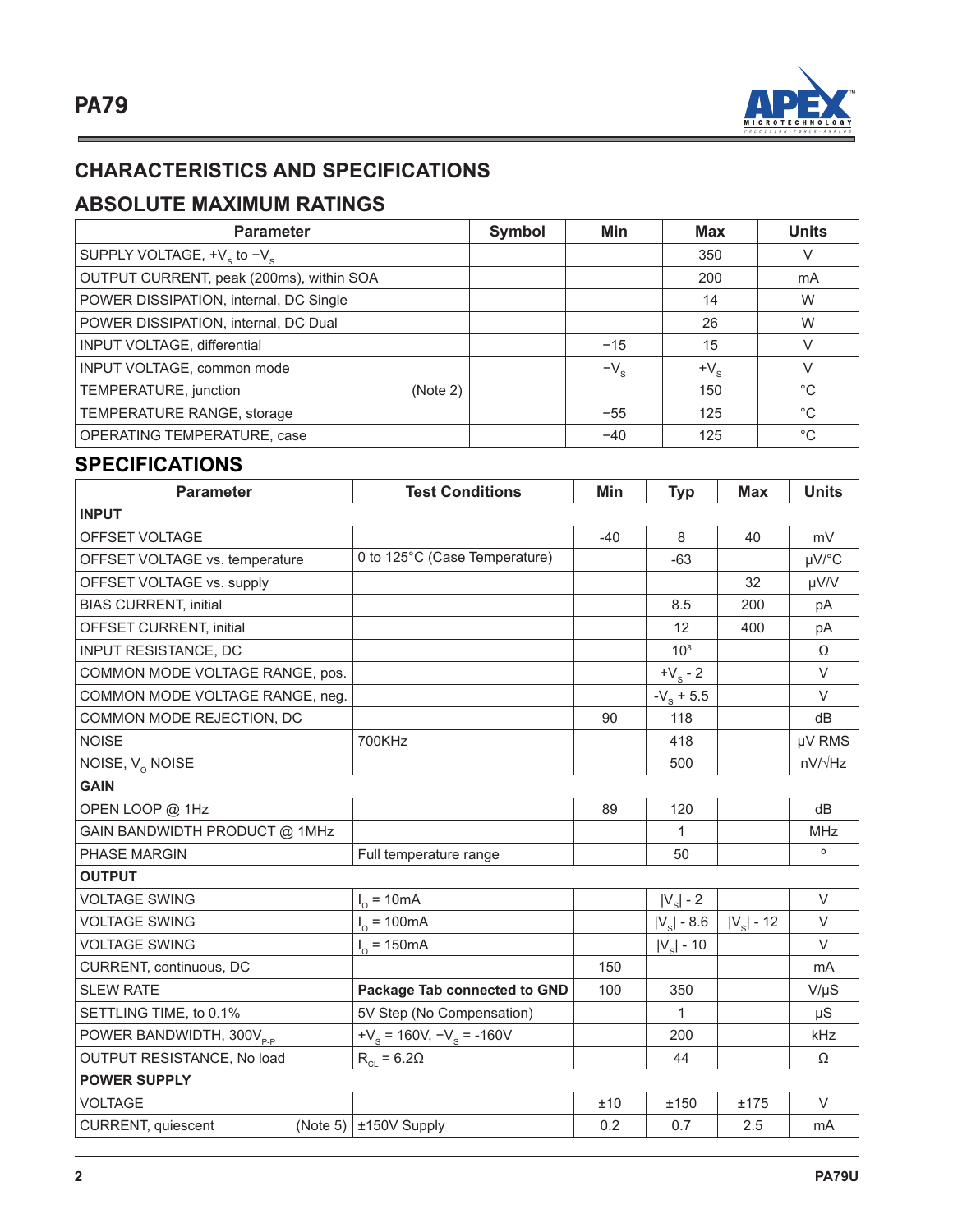

| <b>Parameter</b>                                                  | <b>Test Conditions</b> | Min | Typ  | Max | <b>Units</b> |  |
|-------------------------------------------------------------------|------------------------|-----|------|-----|--------------|--|
| <b>THERMAL</b>                                                    |                        |     |      |     |              |  |
| RESISTANCE, DC, junction to case, Dual<br>(Note 8)                | Full temperature range |     | 5.5  |     | °C/W         |  |
| RESISTANCE, DC, junction to case, Single   Full temperature range |                        |     | 8.3  | 9.1 | °C/W         |  |
| RESISTANCE, DC, junction to air, Dual                             | Full temperature range |     | 25   |     | °C/W         |  |
| RESISTANCE, DC, junction to air, Single                           | Full temperature range |     | 19.1 |     | °C/W         |  |
| TEMPERATURE RANGE, case                                           |                        | -40 |      | 125 | °C           |  |

**NOTES:** 1. Unless otherwise noted:  $T_c = 25^{\circ}$ C, DC input specifications are  $\pm$  value given, power supply voltage is typical rating.

- 2. Long term operation at the maximum junction temperature will result in reduced product life. Derate power dissipation to achieve high MTTF.
- 3.  $\pm V_{\rm s}$  and  $-V_{\rm s}$  denote the positive and negative supply voltages of the output stage.
- 4. Rating applies if output current alternates between both output transistors at a rate faster than 60Hz.
- 5. Supply current increases with signal frequency. See graph on page 4. Applies to each amplifier.
- 6. Rating applies when the heatslug of the DK package is soldered to a minimum of 1 square inch foil area of a printed circuit board.
- 7. Rating applies with the JEDEC conditions outlined in the Heatsinksing section of this datasheet.
- 8. Rating applies when power dissipation is equal in two amplifiers.

### **EXTERNAL CONNECTIONS**



#### **TYPICAL APPLICATION CIRCUIT**

The PA79 is ideally suited for driving continuous drop ink jet printers, in both piezo actuation and deflection applications. The high voltage of the amplifier creates an electrostatic field on the deflection plates to control the position of the ink droplets. The rate at which droplets can be printed is directly related to the rate at which the amplifier can drive the plate to a different electrostatic field strength.

#### **NOTES:**

- 1. The package heat slug needs to be connected to a stable reference such as gnd for high slew rates. Please refer to special considerations section for details.
- 2. Supply bypassing required for  $-V_s$  and  $+V_s$ .
- 3. For  $C_c$  and  $R_c$  values refer to power supply biasing section.
- 4. Dimple and ESD triangle denotes pin 1.

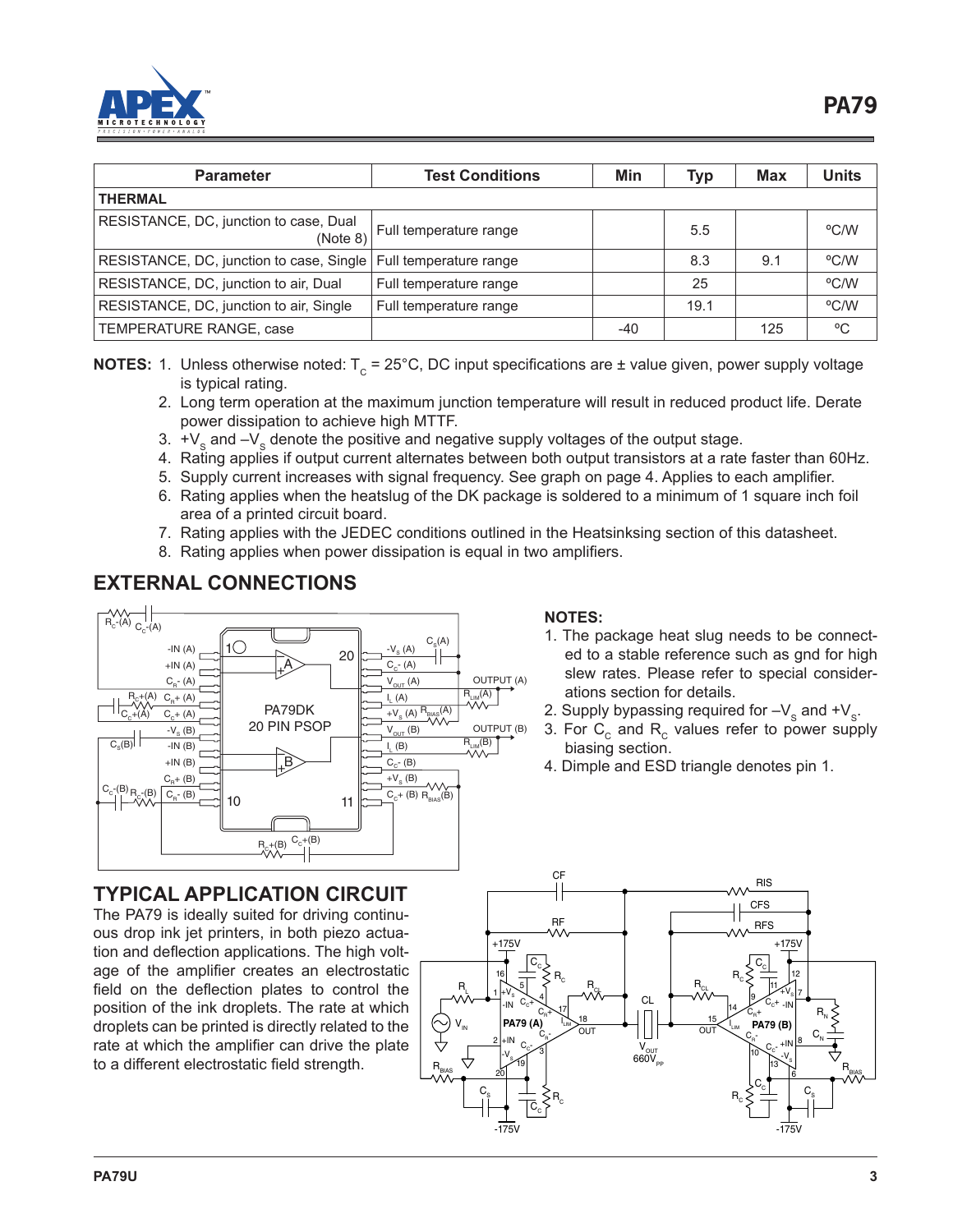

#### **TYPICAL PERFORMANCE GRAPHS**

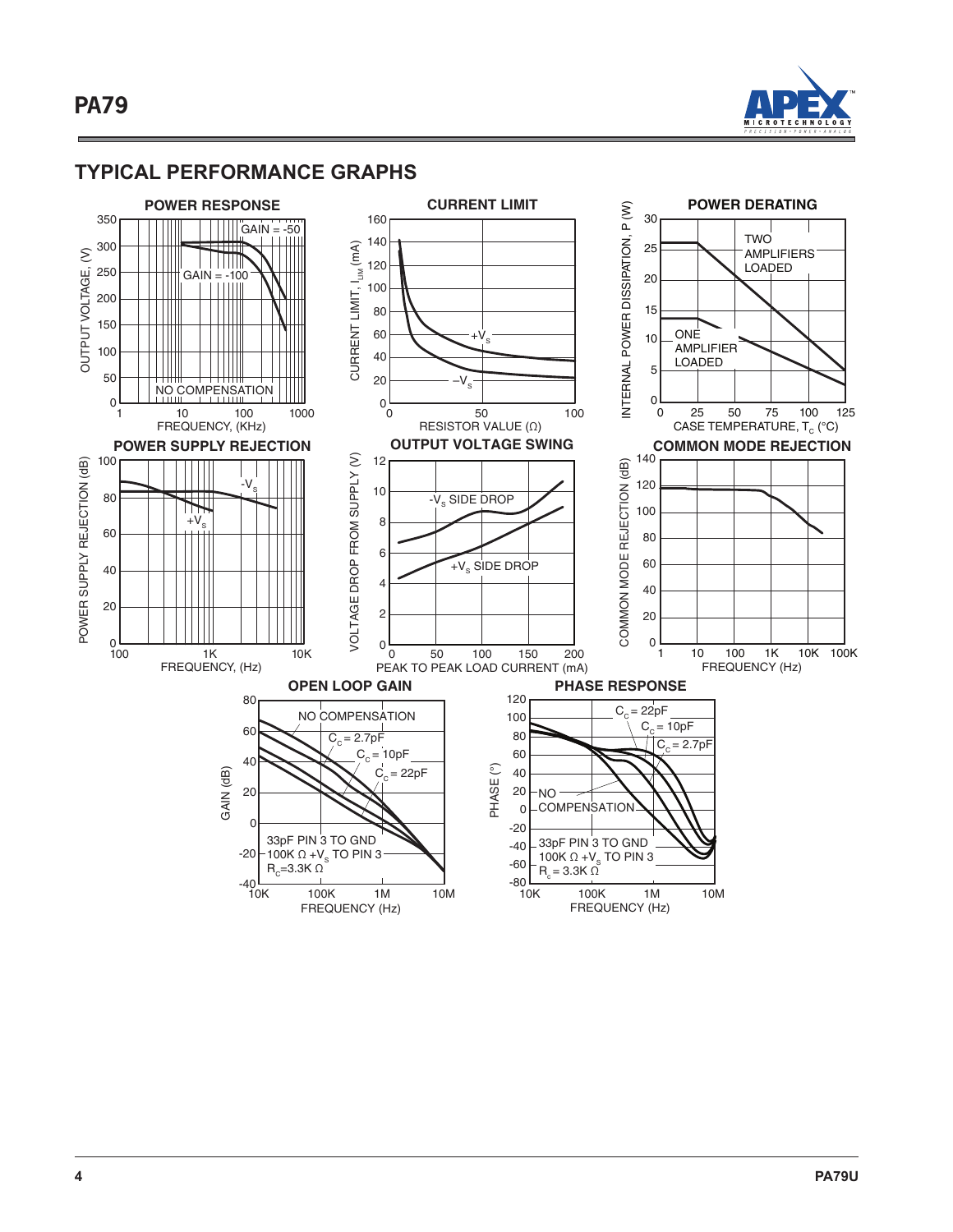



FREQUENCY, KHz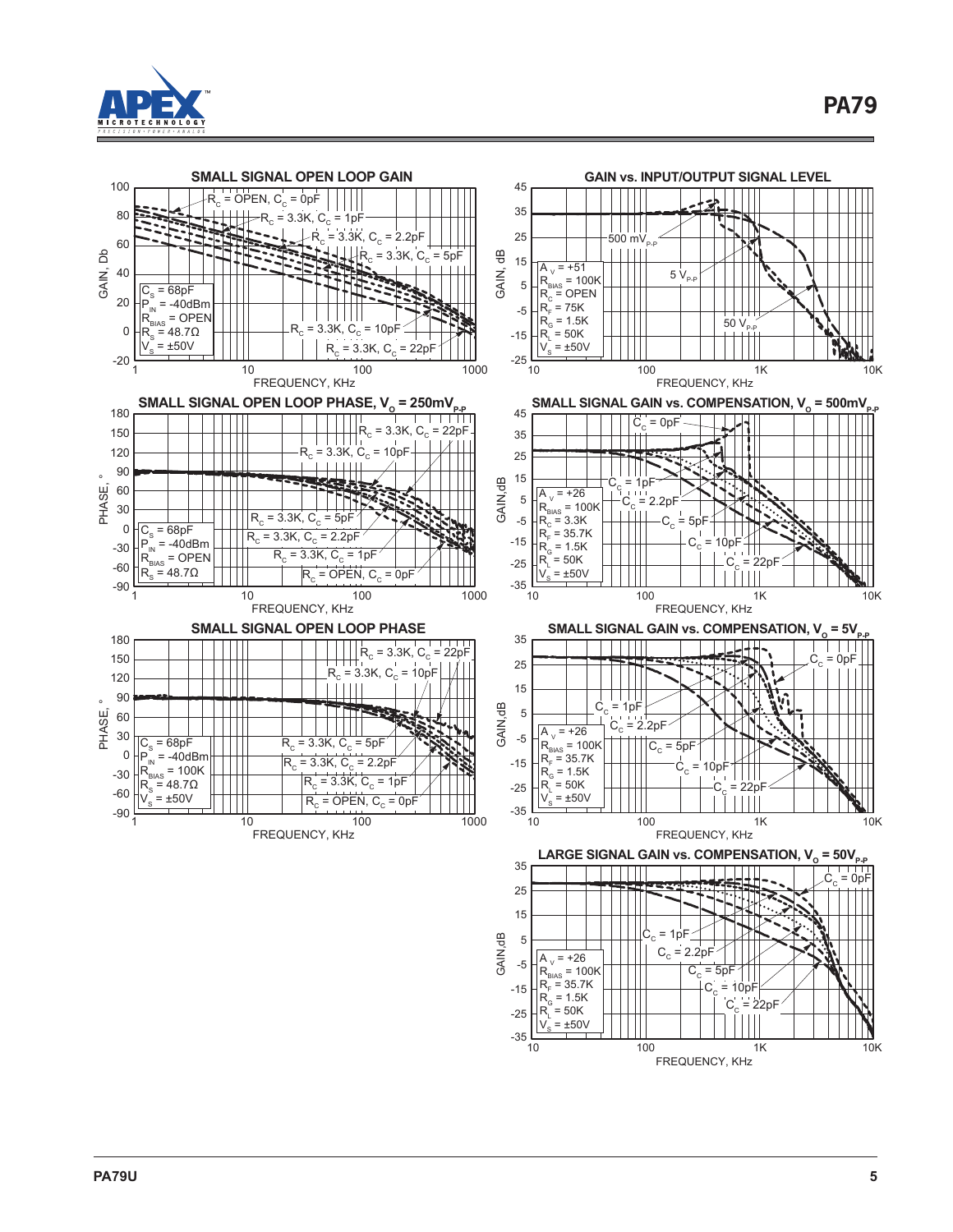

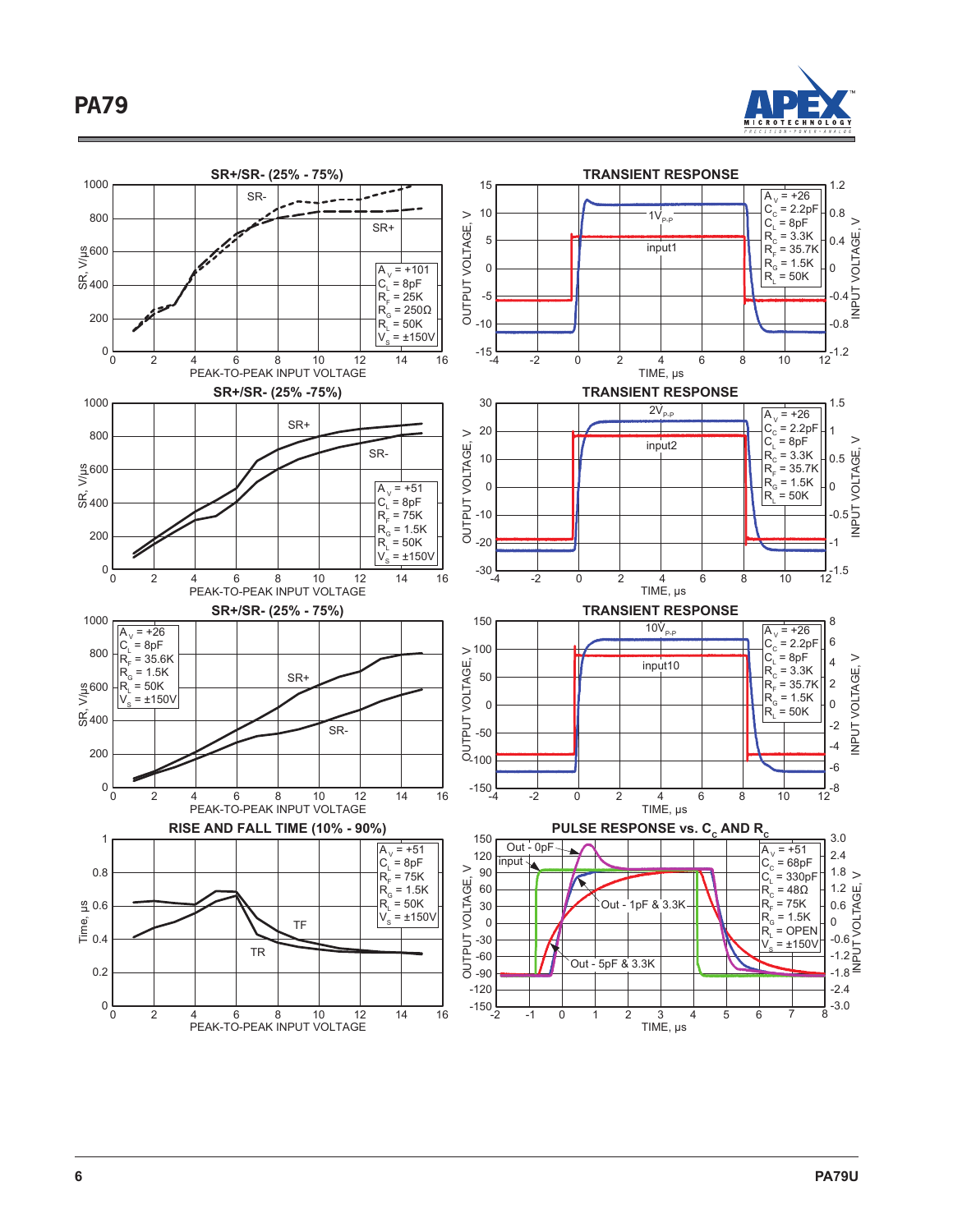

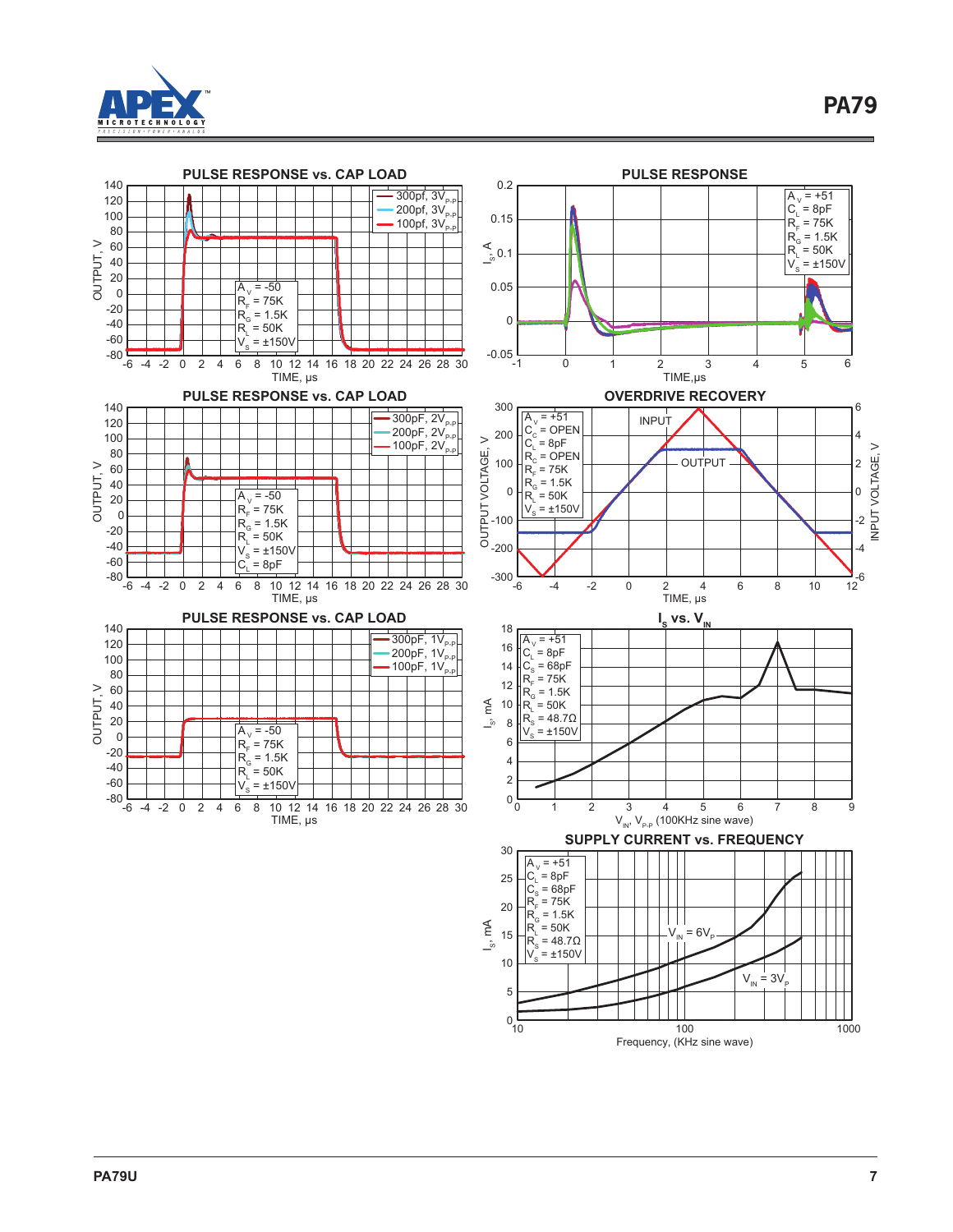

#### **GENERAL**

Please read Application note 1 "General operating considerations" which covers stability, power supplies, heat sinking, mounting, current limit, SOA interpretation, and specification interpretation. Visit www. apexanalog.com for design tools that help automate tasks such as calculations for stability, internal power dissipation, and current limit. There you will also find a complete application notes library, technical seminar workbook, and evaluation kits.

### **THEORY OF OPERATION**

The PA79 is designed specifically as a high speed pulse amplifier. In order to achieve high slew rates with low idle current, the internal design is quite different from traditional voltage feedback amplifiers. Basic op amp behaviors like high input impedance and high open loop gain still apply. But there are some notable differences, such as signal dependent supply current, bandwidth and output impedance, among others. The impact of these differences varies depending on application performance requirements and circumstances. These different behaviors are ideal for some applications but can make designs more challenging in other circumstances.



## **SUPPLY CURRENT AND BYPASS CAPACITANCE**

A traditional voltage feedback amplifier relies on fixed current sources in each stage to drive the parasitic capacitances of the next stage. These currents combine to define the idle or quiescent current of the amplifier. By design, these fixed currents are often the limiting parameter for slew rate and bandwidth of the amplifier. Amplifiers which are high voltage and have fast slew rates typically have high idle currents and dissipate notable power with no signal applied to the load. At the heart of the PA79 design is a signal dependent current source which strikes a new balance between supply current and dynamic performance. With small input signals, the supply current of the PA79 is very low, idling at less than 1 mA. With large transient input signals, the supply currents increase dramatically to allow the amplifier stages to respond quickly. The Pulse Response plot in the typical performance section of this datasheet describes the dynamic nature of the supply current with various input transients.

Choosing proper bypass capacitance requires careful consideration of the dynamic supply currents. High frequency ceramic capacitors of 0.1µF or more should be placed as close as possible to the amplifier supply pins. The inductance of the routing from the supply pins to these ceramic capacitors will limit the supply of peak current during transients, thus reducing the slew rate of the PA79. The high frequency capacitance should be supplemented by additional bypass capacitance not more than a few centimeters from the amplifier. This additional bypass can be a slower capacitor technology, such as electrolytic, and is necessary to keep the supplies stable during sustained output currents. Generally, a few microfarad is sufficient.

### **SMALL SIGNAL PERFORMANCE**

The small signal performance plots in the typical performance section of this datasheet describe the behavior when the dynamic current sources described previously are near the idle state. The selection of compensation capacitor directly affects the open loop gain and phase performance.

Depending on the configuration of the amplifier, these plots show that the phase margin can diminish to very low levels when left uncompensated. This is due to the amount of bias current in the input stage when the part is in standby. An increase in the idle current in the output stage of the amplifier will improve phase margin for small signals although will increase the overall supply current.

Current can be injected into the output stage by adding a resistor,  $R_{\text{max}}$ , between  $C_c$ - and  $V_s$ +. The size of  $R_{\text{max}}$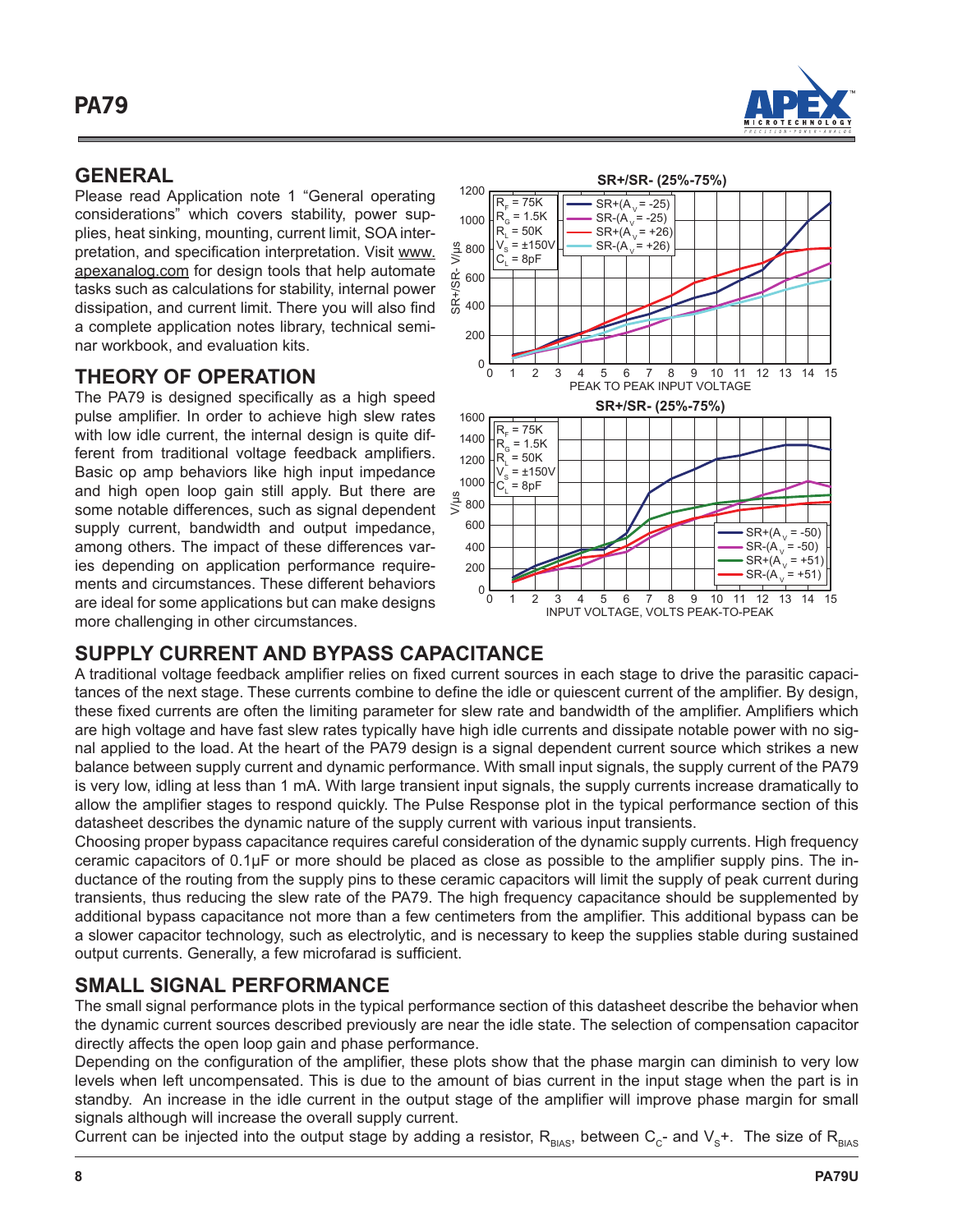

will depend upon the application but 500µA (50V V+ supply/100K) of added bias current shows significant improvement in the small signal phase plots. Adding this resistor has little to no impact on small signal gain or large signal performance as under these conditions the current in the input stage is elevated over its idle value. It should also be noted that connecting a resistor to the upper supply only injects a fixed current and if the upper supply is fixed and well bypassed. If the application includes variable or adjustable supplies, a current source diode could also be used. These two terminal components combine a JFET and resistor connected within the package to behave like a current source.

As a second stability measure, the PA79 is externally compensated and performance can be optimized to the application. Unlike the  $R<sub>diag</sub>$  technique, external phase compensation maintains the low idle current but does affect the large signal response of the amplifier. Refer to the small and large signal response plots as a guide in making the tradeoffs between bandwidth and stability. Due to the unique design of the PA79, two symmetric compensation networks are required. The compensation capacitor Cc must be rated for a working voltage of the full operating supply voltage (+ $V_s$  to  $-V_s$ ). NPO capacitors are recommended to maintain the desired level of compensation over temperature.

The PA79 requires an external 33pF capacitor between  $C_c$ - and  $-V_s$  to prevent oscillations in the falling edge of the output. This capacitor should be rated for the full supply voltage  $(+V<sub>s</sub>$  to  $-V<sub>s</sub>)$ .

### **LARGE SIGNAL PERFORMANCE**

As the amplitude of the input signal increases, the internal dynamic current sources increase the operation bandwidth of the amplifier. This unique performance is apparent in its slew rate, pulse response, and large signal performance plots. Recall the previous discussion about the relationships between signal amplitude, supply current, and slew rate. As the amplitude of the input amplitude increases from  $1V_{p,p}$  to 15 $V_{p,p}$ , the slew rate increases from 50V/ µs to well over 350V/µs.

Notice the knee in the Rise and Fall times plot, at approximately  $6V_{p,p}$  input voltage. Beyond this point the output becomes clipped by the supply rails and the amplifier is no longer operating in a closed loop fashion. The rise and fall times become faster as the dynamic current sources are providing maximum current for slewing. The result of this amplifier architecture is that it slews fast, but allows good control of overshoot for large input signals. This can be seen clearly in the large signal Transient Response plots.

### **HEATSINKING AND SAFE OPERATING AREA**

The MOSFET output stage of the PA79 is not limited by second breakdown considerations as in bipolar output stages. Only thermal considerations of the package and current handling capabilities limit the Safe Operating Area. The SOA plots include power dissipation limitations which are dependent upon case temperature. Keep in mind that the dynamic current sources which drive high slew rates can increase the operating temperature of the amplifier during periods of repeated slewing. The plot of supply current vs. input signal amplitude for a 100 kHz signal provides an indication of the supply current with repeated slewing conditions. This application dependent condition must be considered carefully.

The output stage is self-protected against transient flyback by the parasitic body diodes of the output stage. However, for protection against sustained high energy flyback, external, fast recovery diodes must be used.

### **CURRENT LIMIT**

For proper operation, the current limit resistor,  $R_{LM}$ , must be connected as shown in the external connections diagram. For maximum reliability and protection, the largest resistor value should be used. The minimum practical value for R<sub>LIM</sub> is about 12Ω. However, refer to the SOA curves for each package type to assist in selecting the optimum value for  $R_{LM}$  in the intended application. Current limit may not protect against short circuit conditions with supply voltages over 200V.

## **LAYOUT CONSIDERATIONS**

The PA79 is built on a dielectrically isolated process and the package tab is therefore not electrically connected to the amplifier. For high speed operation, the package tab should be connected to a stable reference to reduce capacitive coupling between amplifier nodes and the floating tab. It is often convenient to directly connect the tab to GND or one of the supply rails, but an AC connection through a 1µF capacitor to GND is also sufficient if a DC connection is undesirable